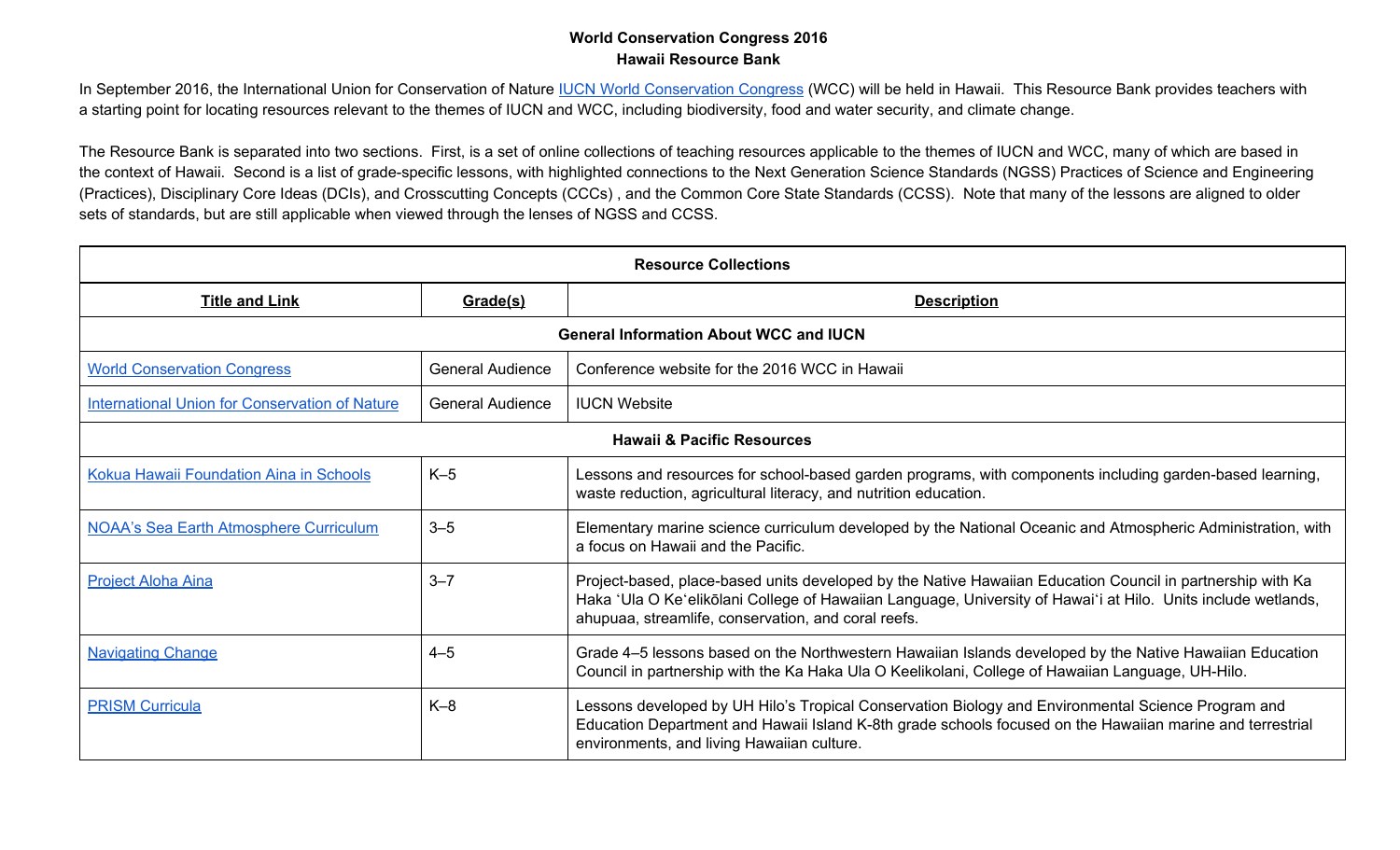| <b>Ohia Project Curriculum</b>                                          | $K-8$    | Lessons developed by the Moanalua Gardens Foundation (MGF), along with Bishop Museum and the Hawaii<br>Department of Education, based on conserving Hawaii's natural environment.                                                   |  |
|-------------------------------------------------------------------------|----------|-------------------------------------------------------------------------------------------------------------------------------------------------------------------------------------------------------------------------------------|--|
| Pīkoi ke Kaula Kualena                                                  | $K-12$   | Place-based lessons developed by University of Hawaii at Manoa faculty and Hawaii teachers relevant to<br>traditional ecological knowledge and sustainability.                                                                      |  |
| Polynesian Voyaging Society Hokulea<br><b>Curriculum and Activities</b> | $K-12$   | A variety of activities related to traditional Polynesian Voyaging and the Worldwide Voyage of the Hokulea and<br>Hikianalia.                                                                                                       |  |
| <b>Water for Life</b>                                                   | $K-12$   | Resources developed to help teachers and students understand the importance of access to and management<br>of fresh drinking water on Pacific Islands.                                                                              |  |
| <b>Project Kahea Loko</b>                                               | $4 - 12$ | Lessons with an emphasize on mālama i ka 'āina (to care for the land), conserving cultural and natural<br>resources, restoration and maintenance of historic fishponds.                                                             |  |
| Hoike o Haleakala                                                       | $9 - 12$ | A Maui-based multidisciplinary, environmental science education curriculum designed to help students establish<br>and deepen connections to the land and culture.                                                                   |  |
|                                                                         |          | <b>General Resources</b>                                                                                                                                                                                                            |  |
| <b>Climate Literacy &amp; Energy Awareness Network</b>                  | $K-12$   | Hundreds of reviewed resources aligned to climate and energy literacy topics.                                                                                                                                                       |  |
| <b>National Energy Education Development</b><br>(NEED) Project          | $K-12$   | Curriculum resources developed by NEED, with topics including alternative energy sources, climate change, and<br>energy in society.                                                                                                 |  |
| <b>NGSS@NSTA Earth and Human Activity</b><br>Lessons                    | $K-12$   | Lessons curated by the National Science Teachers Association (NSTA) to align to the NGSS Core Idea ESS3:<br>Earth and Human Activity. Topics include                                                                                |  |
| NGSS@NSTA Biological Evolution: Unity and<br><b>Diversity Lessons</b>   | $K-12$   | Lessons curated by the National Science Teachers Association (NSTA) to align to the NGSS Core Idea LS4:<br>Biological Evolution: Unity and Diversity. Topics include natural selection, adaptation, and biodiversity and<br>humans. |  |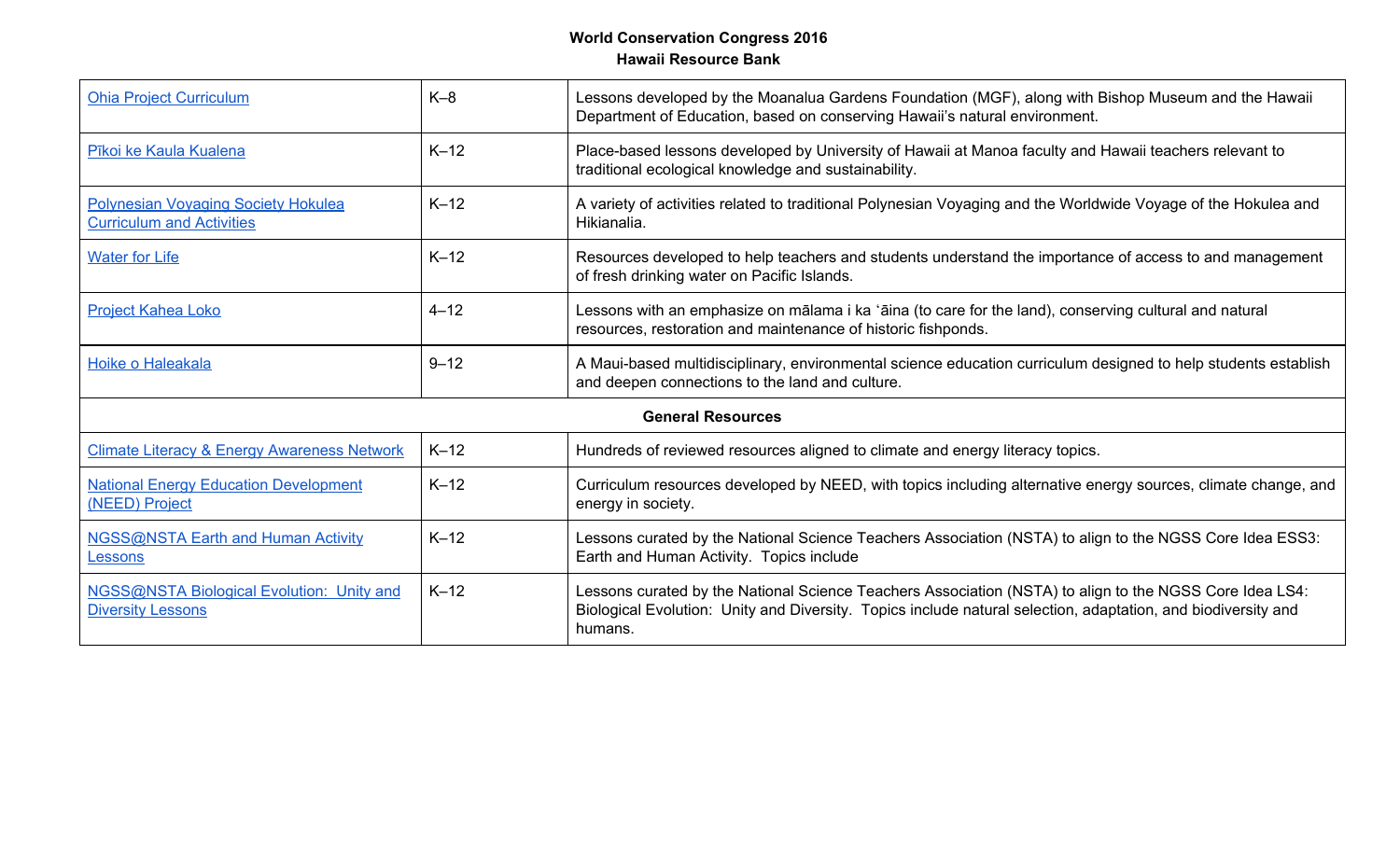**Grades K–1**

| Grade | <b>Lesson Information</b>                                                                                                                                                                                                                                         | <b>NGSS</b><br><b>Practices</b>                                                                                                         | <b>NGSS</b><br>DCI(s)                                             | <b>NGSS</b><br>CCC(s)                                                           | <b>CCSS Connections</b>                                                   |
|-------|-------------------------------------------------------------------------------------------------------------------------------------------------------------------------------------------------------------------------------------------------------------------|-----------------------------------------------------------------------------------------------------------------------------------------|-------------------------------------------------------------------|---------------------------------------------------------------------------------|---------------------------------------------------------------------------|
| Κ     | <b>Build an Anchialine Pond</b><br>Students build models of<br>anchialine pond organisms and<br>habitats. Part of a larger unit<br>on anchialine ponds.                                                                                                           | Developing and Using Models<br>Obtaining, Evaluating, and<br><b>Communicating Information</b>                                           | <b>LS2.A Interdependent</b><br><b>Relationships in Ecosystems</b> | <b>Systems and System Models</b><br><b>Structure and Function</b>               | CCSS.ELA-LITERACY.SL.K.6<br>Presentation of Knowledge and<br>Ideas        |
| K.    | Humans on Earth<br>A short video explaining<br>relationship between human<br>needs and the use of natural<br>resources, as well as solutions<br>for preserving them.                                                                                              | Obtaining, Evaluating, and<br><b>Communicating Information</b>                                                                          | ESS3.C: Human Impacts on<br><b>Earth Systems</b>                  | <b>Cause and Effect</b>                                                         | CCSS.ELA-LITERACY.SL.K.6<br>Presentation of Knowledge and<br><b>Ideas</b> |
|       | <b>Hoary Bat</b><br>Students observe and describe<br>bat characteristics, and<br>compare bat wings to bird<br>wings. Part of a larger unit on<br>Ahupua'a.                                                                                                        | Obtaining, Evaluating, and<br>Communicating Information<br><b>Constructing Explanations and</b><br><b>Designing Solutions</b>           | <b>LS1.A: Structure and Function</b><br>LS4.C: Adaptation         | <b>Structure and Function</b>                                                   | CCSS.ELA-Literacy.SL.1.1<br>Comprehension and<br>Collaboration            |
|       | <b>Hawaii's Rocky Shores: Hidden</b><br><b>Animals</b><br>Students test their hypotheses<br>on how well different materials<br>could provide protection for<br>animals that live along Hawaii's<br>shorelines. Part of a larger unit<br>on Hawaii's Rocky Shores. | Analyzing and Interpreting Data<br>Constructing Explanations and<br><b>Designing Solutions</b><br>Engaging in Argument from<br>Evidence | <b>LS1.A: Structure and Function</b>                              | Cause and Effect: Mechanism<br>and Explanation<br><b>Structure and Function</b> | Math.Content.1.MD.C.4<br>Represent and interpret data.                    |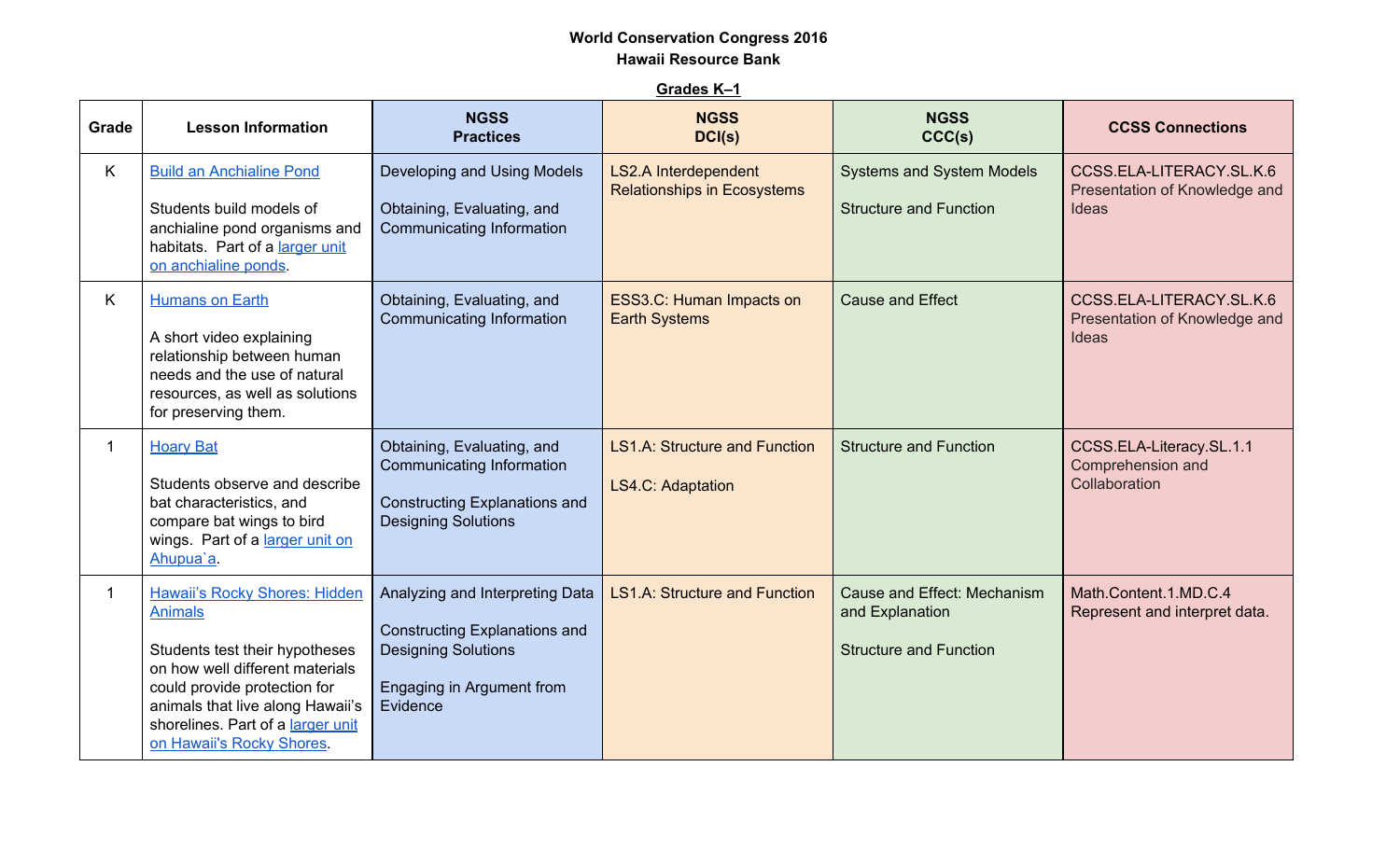**Grades 2–3**

| Grade          | <b>Lesson Information</b>                                                                                                                                                                                         | <b>NGSS</b><br><b>Practices</b>                                                                                                                      | <b>NGSS</b><br>DCI(s)                                                                                                   | <b>NGSS</b><br>CCC(s)                                                                                                                       | <b>CCSS Connections</b>                                                                                                                              |
|----------------|-------------------------------------------------------------------------------------------------------------------------------------------------------------------------------------------------------------------|------------------------------------------------------------------------------------------------------------------------------------------------------|-------------------------------------------------------------------------------------------------------------------------|---------------------------------------------------------------------------------------------------------------------------------------------|------------------------------------------------------------------------------------------------------------------------------------------------------|
| $\overline{2}$ | <b>Sandy Shores: Crustacean</b><br><b>Critters</b><br>Students discuss what crabs<br>need to survive and observe<br>crustacean structures and<br>functions. Part of a larger unit<br>on Hawaii's Sandy Shores     | <b>Asking Questions and Defining</b><br>Problems<br>Obtaining, Evaluating, and<br>Communicating Information                                          | <b>LS1.A: Structure and Function</b><br><b>LS1.C: Organization for Matter</b><br>and Energy Flow in Organisms           | <b>Structure and Function</b><br><b>Patterns</b>                                                                                            | CCSS.ELA-Literacy.SL.2.1<br>Comprehension and<br>Collaboration                                                                                       |
| $\overline{2}$ | Let's Reduce Reuse Recycle<br>Students explore ways to<br>reduce, reuse, and recycle,<br>including maintaining and<br>observing worm bins.                                                                        | Planning and Carrying Out<br>Investigations<br>Analyzing and Interpreting Data<br><b>Constructing Explanations and</b><br><b>Designing Solutions</b> | LS2.A: Interdependent<br><b>Relationships in Ecosystems</b><br><b>ETS1: Engineering Design</b>                          | Energy and Matter: Flows,<br>Cycles, and Conservation<br>Cause and Effect: Mechanism<br>and Explanation                                     | CCSS.Math.Content.2.MD.A.1<br>Measure and estimate lengths<br>in standard units.<br>CCSS.ELA-Literacy.SL.2.1 -<br>Comprehension and<br>Collaboration |
| 3              | <b>Invasive Animals and Their</b><br>Impact<br>Students participate in a<br>simulation and describe how<br>traits of animals allow them to<br>be invasive. Part of a unit on<br><b>Hawaii's Invasive Animals.</b> | Engaging in Argument from<br>Evidence                                                                                                                | LS2.C: Ecosystem Dynamics,<br><b>Functioning, and Resilience</b><br><b>LS4.C: Adaptation</b>                            | <b>Structure and Function</b><br>Cause and Effect: Mechanism<br>and Explanation                                                             | CCSS.ELA-Literacy.SL.3.6<br>Presentation of Knowledge and<br><b>Ideas</b>                                                                            |
| 3              | Solar Energy: Engineer a Solar<br>Water Heater (Lesson 4)<br>Students design and test a<br>solar water heater. Part of a<br>larger unit on solar energy.                                                          | <b>Asking Questions and Defining</b><br>Problems<br><b>Constructing Explanations and</b><br><b>Designing Solutions</b>                               | PS3.A: Definitions of Energy<br>PS3.B: Conservation of Energy<br>and Energy Transfer<br><b>ETS1: Engineering Design</b> | Energy and Matter: Flows,<br>Cycles, and Conservation<br>Cause and Effect: Mechanism<br>and Explanation<br><b>Systems and System Models</b> | CCSS.Math.Content.3.MD.A.2<br>Solve problems involving<br>measurement and estimation                                                                 |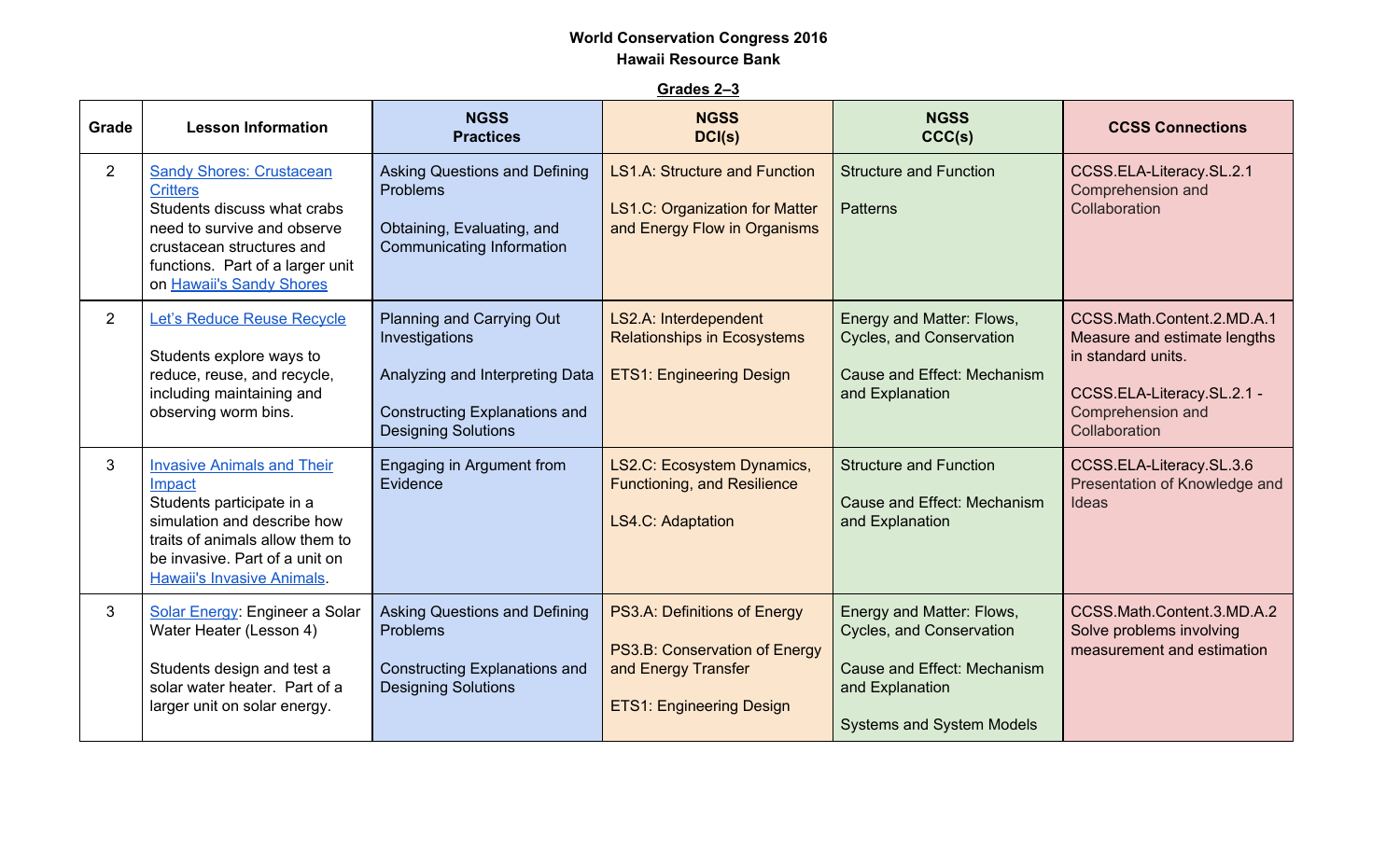**Grades 4–5**

| Grade          | <b>Lesson Information</b>                                                                                                                                                                                                     | <b>NGSS</b><br><b>Practices</b>                                                                                                                      | <b>NGSS</b><br>DCI(s)                                                                                                                                                        | <b>NGSS</b><br>CCC(s)                                                                                   | <b>CCSS Connections</b>                                                                                                                                              |
|----------------|-------------------------------------------------------------------------------------------------------------------------------------------------------------------------------------------------------------------------------|------------------------------------------------------------------------------------------------------------------------------------------------------|------------------------------------------------------------------------------------------------------------------------------------------------------------------------------|---------------------------------------------------------------------------------------------------------|----------------------------------------------------------------------------------------------------------------------------------------------------------------------|
| 4              | Catching the Wind: Number of<br>Blades/Blade Size (Lesson 4)<br>Students investigate the effects<br>of turbine blade variables on<br>the amount of energy produced<br>by a windmill. Part of a larger<br>unit on wind energy. | Planning and Carrying Out<br>Investigations<br>Analyzing and Interpreting Data<br><b>Constructing Explanations and</b><br><b>Designing Solutions</b> | PS3.A: Definitions of Energy<br><b>PS3.D Energy in Chemical</b><br><b>Processes and Everyday Life</b>                                                                        | Energy and Matter: Flows,<br>Cycles, and Conservation<br>Cause and Effect: Mechanism<br>and Explanation | CCSS.Math.Content.4.MD.A.1<br>Solve problems involving<br>measurement and conversion<br>of measurements.<br>CCSS.ELA-Literacy.RI.4.3<br><b>Key Ideas and Details</b> |
| $\overline{4}$ | <b>Alternative Energy Earth</b><br><b>Scientist</b><br>Students obtain and present<br>information regarding the value<br>and uses of geothermal<br>energy.                                                                    | <b>Constructing Explanations and</b><br><b>Designing Solutions</b><br>Obtaining, Evaluating, and<br>Communicating Information                        | PS3.B: Conservation of Energy<br>and Energy<br><b>Transfer</b><br><b>ESS3.A: Natural Resources</b>                                                                           | Energy and Matter: Flows,<br>Cycles, and Conservation                                                   | CCSS.ELA-Literacy.W.4.4<br><b>Text Types and Purposes</b>                                                                                                            |
| 5              | <b>Invasive Species</b><br>Students learn about invasive<br>coqui frogs and salvinia ferns<br>by reading narratives and work<br>to develop solutions to address<br>invasive species in Hawaii.                                | <b>Constructing Explanations and</b><br><b>Designing Solutions</b><br>Obtaining, Evaluating, and<br>Communicating Information                        | LS2.A: Interdependent<br>Relationships in<br><b>Ecosystems</b><br>ETS2.B: Influence of<br>Engineering, Technology, and<br>Science on Society and the<br><b>Natural World</b> | Cause and Effect: Mechanism<br>and Explanation<br><b>Stability and Change</b>                           | CCSS.ELA-Literacy.RI.5.3<br><b>Key Ideas and Details</b>                                                                                                             |
| 5              | <b>Bottle Biology Terrarium</b><br>Students construct a soda<br>bottle terrarium and observe<br>and describe this ecosystem.                                                                                                  | Analyzing and Interpreting Data                                                                                                                      | LS2.A: Interdependent<br><b>Relationships in Ecosystems</b><br>LS2.B: Cycles of Matter and<br><b>Energy Transfer in Ecosystems</b>                                           | Energy and Matter: Flows,<br>Cycles, and Conservation<br><b>Systems and System Models</b>               | CCSS.Math.Content.5.MD.B.2<br>Represent and interpret data.<br>CCSS.ELA-Literacy.SL.5.4<br>Presentation of Knowledge and<br><b>Ideas</b>                             |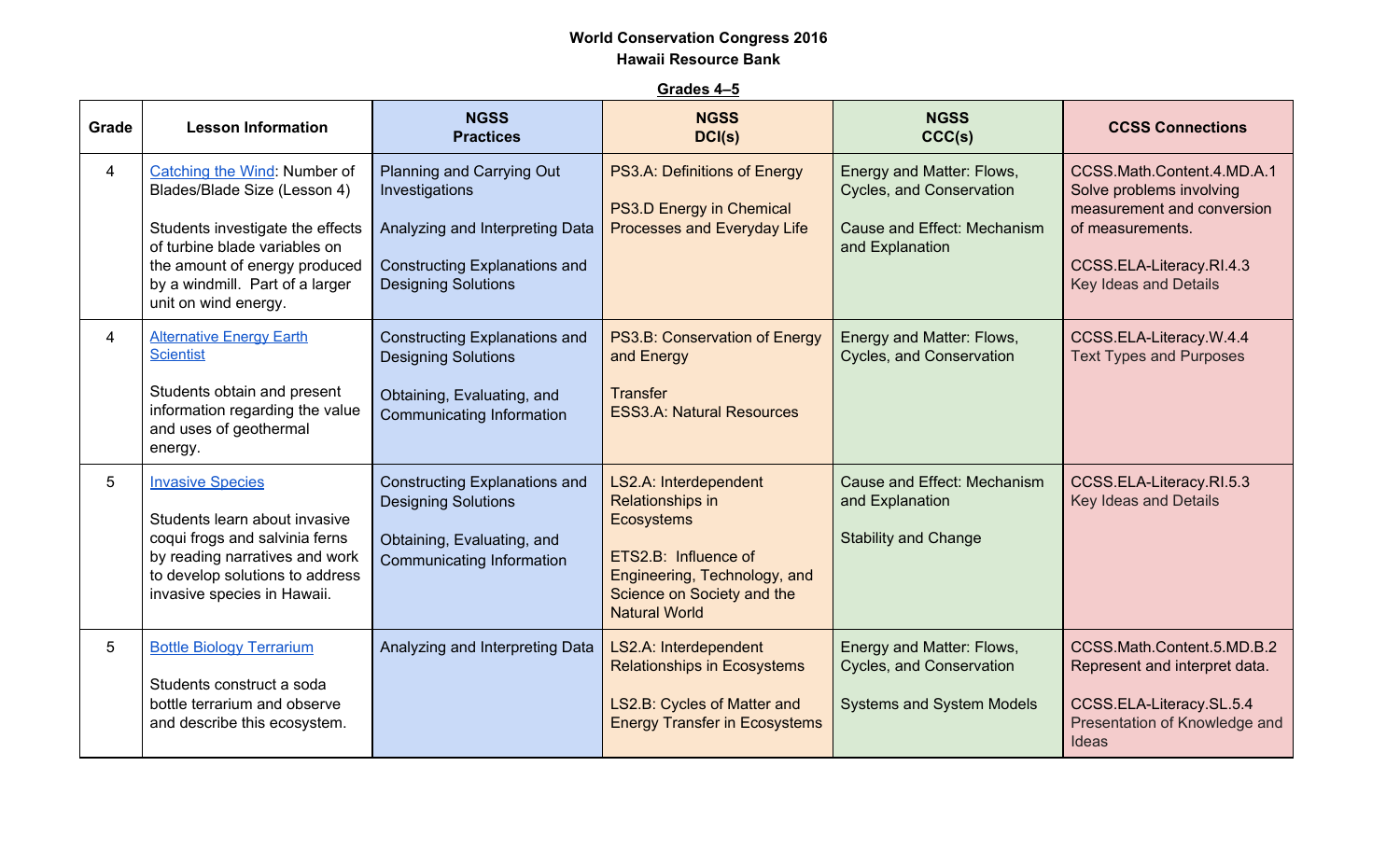### **Grades 6–8 (Middle School)**

| Grade                    | <b>Lesson Information</b>                                                                                                                                                                                                       | <b>NGSS</b><br><b>Practices</b>                                                                  | <b>NGSS</b><br>DCI(s)                                                                                                                        | <b>NGSS</b><br>CCC(s)                                                                     | <b>CCSS Connections</b>                                                                                                                  |
|--------------------------|---------------------------------------------------------------------------------------------------------------------------------------------------------------------------------------------------------------------------------|--------------------------------------------------------------------------------------------------|----------------------------------------------------------------------------------------------------------------------------------------------|-------------------------------------------------------------------------------------------|------------------------------------------------------------------------------------------------------------------------------------------|
| Middle<br>School<br>(MS) | <b>Fishing for the Future</b><br>Students examine their<br>families' seafood consumption<br>habits and construct an<br>argument for the conservation<br>of seafood resources. Part of a<br>larger unit on ocean<br>exploration. | <b>Asking Questions and Defining</b><br><b>Problems</b><br>Engaging in Argument from<br>Evidence | <b>ESS3.A: Natural Resources</b><br>ESS3.C: Human Impacts on<br><b>Earth Systems</b><br>LS1.B: Growth and<br><b>Development of Organisms</b> | <b>Cause and Effect: Mechanism</b><br>and Explanation<br><b>Stability and Change</b>      | CCSS.Math.Content.5.MD.B.2<br>Represent and interpret data.<br>CCSS.ELA-Literacy.SL.5.4<br>Presentation of Knowledge and<br><b>Ideas</b> |
| <b>MS</b>                | <b>Habitable Planet Population</b><br>Simulator<br>Students use an interactive<br>simulation to explore the<br>relationships between<br>organisms in an ecosystem.                                                              | Analyzing and Interpreting Data<br><b>Using Mathematics and</b><br><b>Computational Thinking</b> | LS2.A: Interdependent<br><b>Relationships in Ecosystems</b><br>LS2.B: Cycles of Matter and<br><b>Energy Transfer in Ecosystems</b>           | <b>Patterns</b><br><b>Systems and System Models</b>                                       | CCSS.Math.Practice.MP.4<br>Model with mathematics                                                                                        |
| <b>MS</b>                | Design a Preserve (Student<br>Handouts)<br>Students act as natural<br>resource managers to design<br>and manage a nature preserve<br>for Native Hawaiian plants and<br>animals.                                                 | Analyzing and Interpreting Data<br><b>Developing Models</b>                                      | ESS3.C: Human Impacts on<br><b>Earth Systems</b><br>LS4.D: Biodiversity and<br><b>Humans</b>                                                 | Energy and Matter: Flows,<br>Cycles, and Conservation<br><b>Systems and System Models</b> | CCSS.ELA-Literacy.SL.6.2<br>Comprehension and<br>Collaboration                                                                           |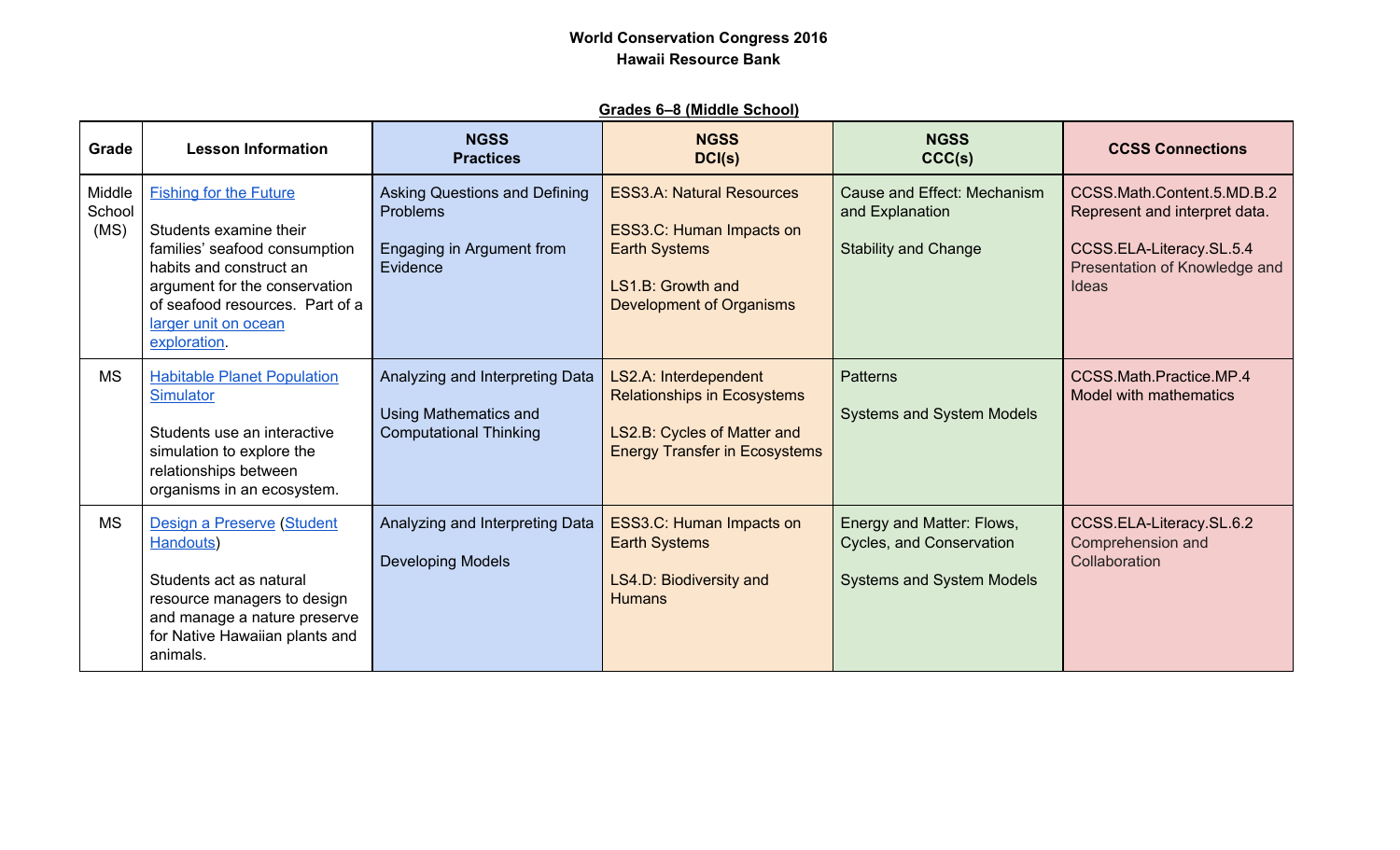| Grades 6–8 (Middle School) |
|----------------------------|
|----------------------------|

| Grade     | <b>Lesson Information</b>                                                                                                                                                                                                                                                                                                                                                     | <b>NGSS</b><br><b>Practices</b>                                                                                                                                                          | <b>NGSS</b><br>DCI(s)                                                                                                             | <b>NGSS</b><br>CCC(s)                                                                            | <b>CCSS Connections</b>                                                                                                                                                                             |
|-----------|-------------------------------------------------------------------------------------------------------------------------------------------------------------------------------------------------------------------------------------------------------------------------------------------------------------------------------------------------------------------------------|------------------------------------------------------------------------------------------------------------------------------------------------------------------------------------------|-----------------------------------------------------------------------------------------------------------------------------------|--------------------------------------------------------------------------------------------------|-----------------------------------------------------------------------------------------------------------------------------------------------------------------------------------------------------|
| <b>MS</b> | What is the Future of Earth's<br>Climate?<br>Through a sequence of five<br>interactive activities, students<br>analyze data to understand<br>relationships between<br>environmental factors and<br>global climate change.                                                                                                                                                     | Analyzing and Interpreting Data<br>Developing and Using Models                                                                                                                           | PS1.A: Structure and<br><b>Properties of Matter</b><br><b>ESS3.D: Global Climate</b><br>Change                                    | <b>Stability and Change</b><br>Cause and Effect: Mechanism<br>and Explanation                    | CCSS.Math.Practice.MP.4<br>Model with mathematics<br>CCSS.Math.Content.5.MD.B.2<br>Represent and interpret data.<br>CCSS.ELA-Literacy.SL.6.2<br>Comprehension and<br>Collaboration                  |
| <b>MS</b> | <b>Save Our Water!</b><br>Students explore issues related<br>to surface and groundwater in<br>Hawaii and create an action<br>plan for restoring and<br>protecting these water sources.                                                                                                                                                                                        | <b>Asking Questions and Defining</b><br>Problems<br><b>Constructing Explanations and</b><br><b>Designing Solutions</b>                                                                   | <b>ESS2.C: The Roles of Water in</b><br><b>Earth's Surface Processes</b><br>ESS3.C: Human Impacts on<br><b>Earth Systems</b>      | Energy and Matter: Flows,<br>Cycles, and<br>Cause and Effect: Mechanism<br>and Explanation       | CCSS.ELA-Literacy.SL.6.2<br>Comprehension and<br>Collaboration                                                                                                                                      |
| <b>MS</b> | <b>Atmospheric Pollution and</b><br><b>Global Warming, Pohina I Ka</b><br><b>Uahi (Hazy with Smoke)</b><br>Students determine sources of<br>air pollution and the<br>relationship of air pollution to<br>climate change, then explore<br>how historical insights from<br>Hawaiian language<br>newspapers could guide<br>solutions to future climate<br>change related issues. | Planning and Carrying Out<br>Investigations<br>Analyzing and Interpreting Data<br><b>Using Mathematics and</b><br><b>Computational Thinking</b><br>Engaging in Argument from<br>Evidence | <b>ESS2.D: Weather and Climate</b><br>ESS3.C: Human Impacts on<br><b>Earth Systems</b><br><b>ESS3.D: Global Climate</b><br>Change | <b>Patterns</b><br>Cause and Effect: Mechanism<br>and Explanation<br><b>Stability and Change</b> | CCSS.Math.Content.5.MD.B.2<br>Represent and interpret data.<br>CCSS.ELA-Literacy.SL.7.2<br>Comprehension and<br>Collaboration<br>CCSS.ELA-Literacy.SL.7.5<br>Presentation of Knowledge and<br>Ideas |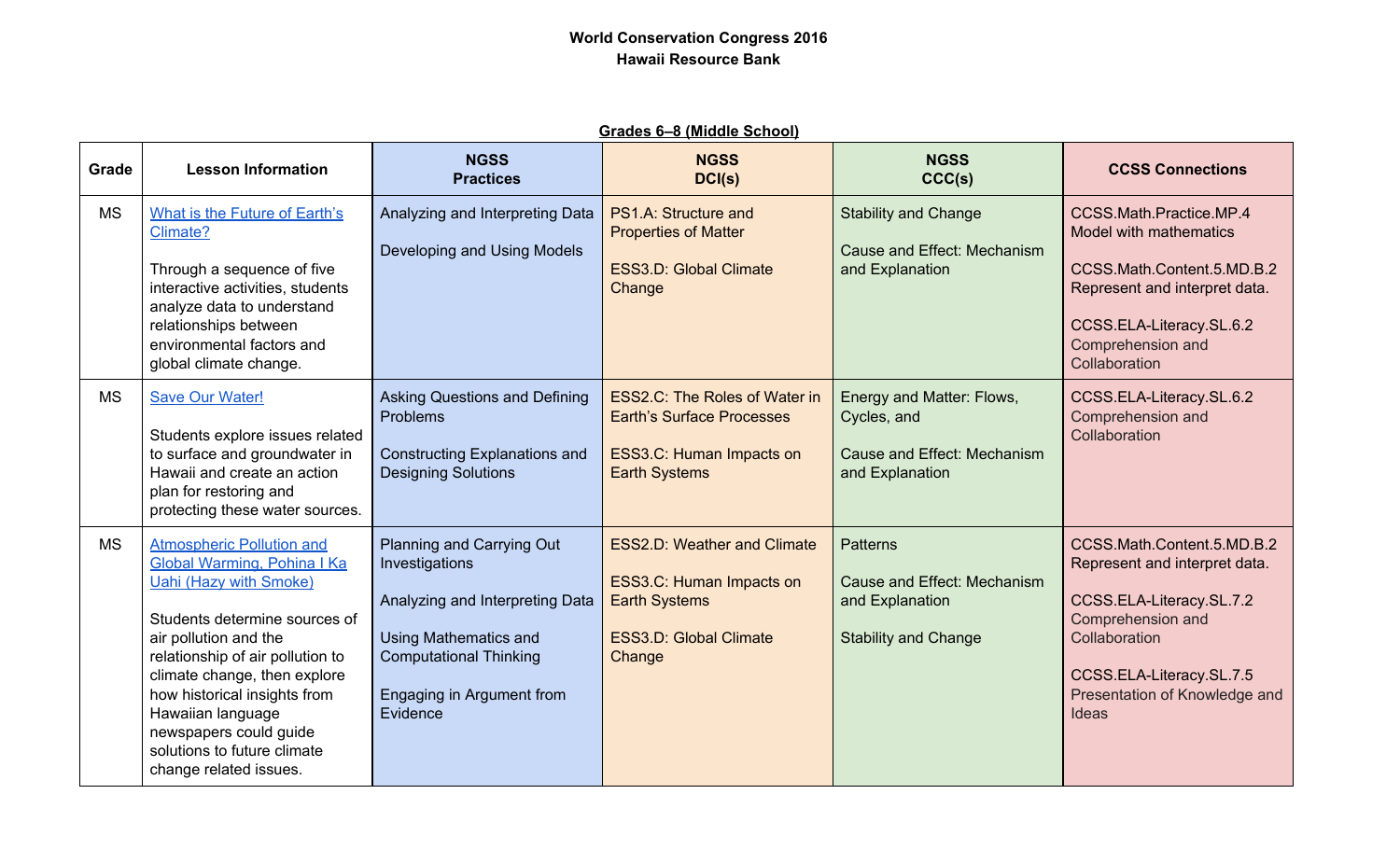| <u> Shaqes J—TZ (Thgir Ochool)</u> |                                                                                                                                                                                                                                       |                                                                                                                                                                                     |                                                                                                                                                                        |                                                                                                         |                                                                                                                                                                                                                           |
|------------------------------------|---------------------------------------------------------------------------------------------------------------------------------------------------------------------------------------------------------------------------------------|-------------------------------------------------------------------------------------------------------------------------------------------------------------------------------------|------------------------------------------------------------------------------------------------------------------------------------------------------------------------|---------------------------------------------------------------------------------------------------------|---------------------------------------------------------------------------------------------------------------------------------------------------------------------------------------------------------------------------|
| Grade                              | <b>Lesson Information</b>                                                                                                                                                                                                             | <b>NGSS</b><br><b>Practices</b>                                                                                                                                                     | <b>NGSS</b><br>DCI(s)                                                                                                                                                  | <b>NGSS</b><br>CCC(s)                                                                                   | <b>CCSS Connections</b>                                                                                                                                                                                                   |
| High<br>School<br>(HS)             | <b>Aquaponics</b><br>A framework for a unit in which<br>students examine ecosystems<br>and sustainability through a<br>quarter-long project. The<br>outline provides ideas and<br>flexibility for individual teachers<br>and schools. | Planning and Carrying Out<br>Investigations<br>Analyzing and Interpreting Data<br><b>Constructing Explanations and</b><br><b>Designing Solutions</b><br>Developing and Using Models | <b>PS1.B: Chemical Reactions</b><br>LS2.A: Interdependent<br><b>Relationships in Ecosystems</b><br>LS2.B: Cycles of Matter and<br><b>Energy Transfer in Ecosystems</b> | Energy and Matter: Flows,<br><b>Cycles, and Conservation</b><br><b>Systems and System Models</b>        | CCSS.Math.Content.HSS.IC.B.<br>5<br>Make inferences and justify<br>conclusions from sample<br>surveys, experiments, and<br>observational studies<br>CCSS.Literacy.ELA-9-10.SL.4<br>Presentation of Knowledge and<br>Ideas |
| <b>HS</b>                          | <b>UN Climate Council</b><br>Students act as members of<br>the United Nations Climate<br>Council to identify and address<br>the major factors associated<br>with climate change.                                                      | Engaging in Argument from<br>Evidence<br>Obtaining, Evaluating, and<br>Communicating<br><b>Information</b>                                                                          | <b>ESS3.C: Human Impacts on</b><br><b>Earth Systems</b><br><b>ESS3.D: Global Climate</b><br>Change                                                                     | Cause and Effect: Mechanism<br>and Explanation<br><b>Patterns</b><br><b>Stability and Change</b>        | CCSS.Math.Practice.MP.2<br>Reason abstractly and<br>quantitatively<br>CCSS.Math.Practice.MP.4<br>Model with mathematics                                                                                                   |
| <b>HS</b>                          | <b>Engineering Desalinators</b><br><b>STEM Unit</b><br>Through a sequence of<br>lessons, students develop a<br>definition of potable water, then<br>design and test water<br>desalinators.                                            | Analyzing and Interpreting Data<br><b>Constructing Explanations and</b><br><b>Designing Solutions</b><br>Developing and Using Models<br>Planning and Carrying Out<br>Investigations | <b>ETS1: Engineering Design</b><br>PS3.A: Definitions of Energy<br>PS3.B: Conservation of Energy<br>and Energy Transfer                                                | Cause and Effect: Mechanism<br>and Explanation<br>Energy and Matter: Flows,<br>Cycles, and Conservation | CCSS.Math.Content.HSS-ID.A.<br>Summarize, represent, and<br>interpret data on a single count<br>or measurement variable<br>CCSS.ELA-Literacy.RL.9-10.1<br>Comprehension and<br>Collaboration                              |

#### **Grades 9–12 (High School)**